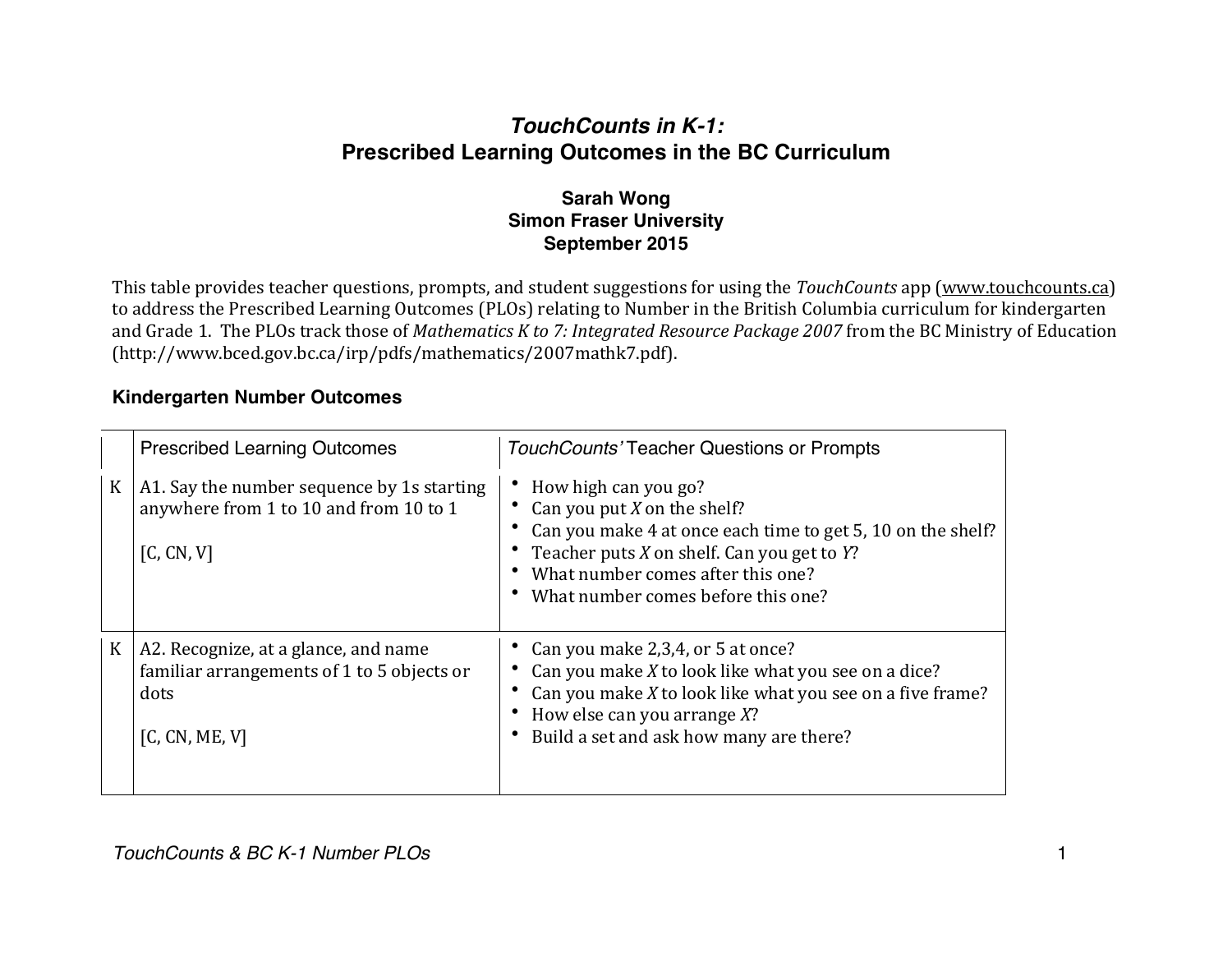| $\rm K$ | A3. Relate a numeral, 1 to 10, to its<br>respective quantity<br>[CN, R, V]                     | How many taps did you make to get $X$ on the shelf?<br>Show me $X$<br>How did you make X?<br>How many are there?<br>Can you hold X and how do you know it's $X$ ?                                                                                                                           |
|---------|------------------------------------------------------------------------------------------------|---------------------------------------------------------------------------------------------------------------------------------------------------------------------------------------------------------------------------------------------------------------------------------------------|
| $\rm K$ | A4. Represent and describe numbers 2 to<br>10, concretely and pictorially<br>[C, CN, ME, R, V] | Can you make two equal rows of $X$ ?<br>How many more do you need to get to 5? 10?<br>Can you break up $X$ into two parts?<br>How many are in each part?<br>Can you break up $X$ into two equal parts?<br>How many ways can you break up $X$ ?<br>Can you combine the numbers to make $X$ ? |
| $\rm K$ | A5. Compare quantities, 1 to 10, using one-<br>to-one correspondence<br>[C, CN, V]             | Which circle has more?<br>Which circle has fewer?<br>Can you make a group that has more?<br>Can you make a group that has less?                                                                                                                                                             |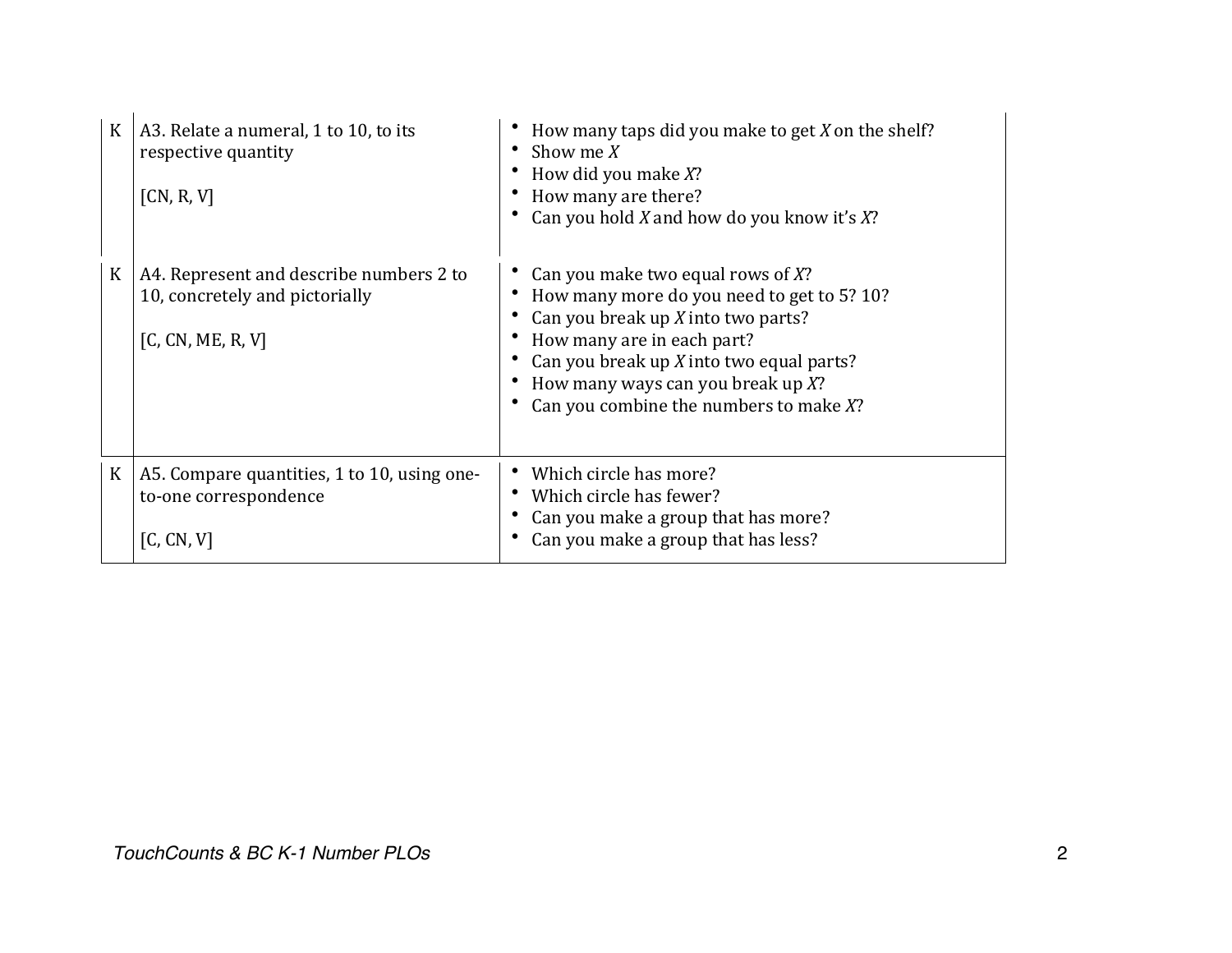## **Grade 1 Number Outcomes**

|  | <b>Prescribed Learning Outcomes</b>                          | <b>Questions or Prompts</b>                                                                                                                                                                                                        |
|--|--------------------------------------------------------------|------------------------------------------------------------------------------------------------------------------------------------------------------------------------------------------------------------------------------------|
|  | A1. Say the number sequence, 0 to 100, by                    |                                                                                                                                                                                                                                    |
|  | • 1s forward and backward between any<br>two given numbers   | How high can you go?<br>Can you put $X$ on the shelf?<br>Can you make 4 at once each time to get 5, 10 on the shelf?<br>Start with X. Can you get to Y?<br>What number comes after this one?<br>What number comes before this one? |
|  | $\cdot$ 2s to 20, forward starting at 0                      | Can you count using two fingers at the same time? What do<br>you notice?<br>• Can you put $2,4,6,8,10$ on the shelf?<br>Can you put 10 (or 20) on the shelf in different ways?                                                     |
|  | • 5s and 10s to 100, forward starting at 0<br>[C, CN, V, ME] | Can you count using five fingers at the same time?<br>Can you count using ten fingers at the same time?<br>Can you put 5,10,15,on the shelf?<br>Can you put 10, 20, 30 on the shelf?                                               |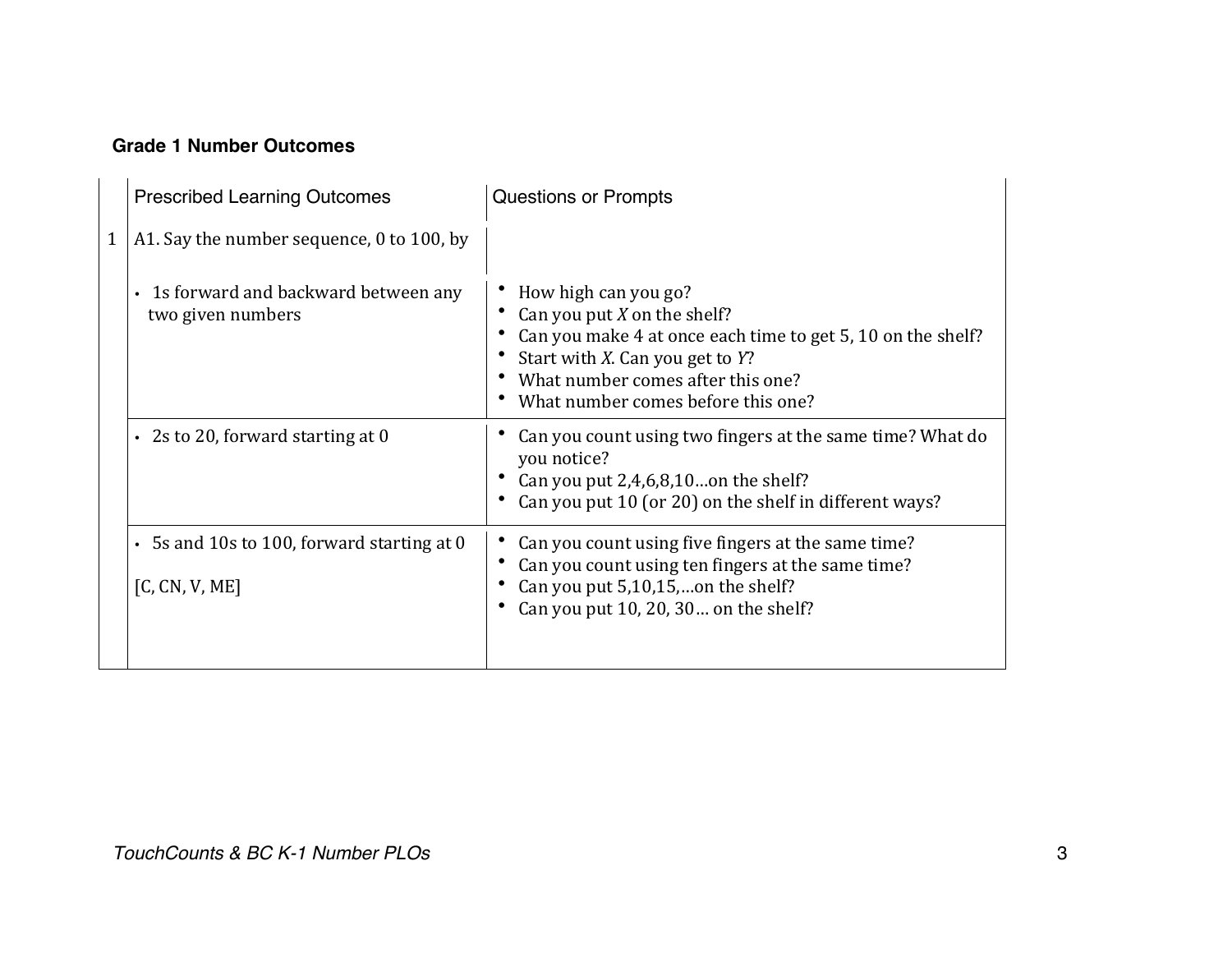| 1 | A2. Recognize, at a glance, and name<br>familiar arrangements of 1 to 10 objects or<br>dots<br>[C, CN, ME, V] | Can you make 2,3,4, or 5 at once?<br>Can you make $X$ to look like what you see on a dice?<br>Can you make X to look like what you see on a ten frame?<br>How else can you arrange $X$ ?<br>Build a set and ask how many there are.<br>How do you know there are $X$ ?<br>What shape does the set make? |
|---|---------------------------------------------------------------------------------------------------------------|---------------------------------------------------------------------------------------------------------------------------------------------------------------------------------------------------------------------------------------------------------------------------------------------------------|
| 1 | A3. Demonstrate an understanding of<br>counting by                                                            |                                                                                                                                                                                                                                                                                                         |
|   | • indicating that the last number said<br>identifies "how many"                                               | What's the biggest number you can make?<br>How many are there?<br>How do you know how many there are?                                                                                                                                                                                                   |
|   | · showing that any set has only one count                                                                     | How many are there?<br>How do you know how many there are?                                                                                                                                                                                                                                              |
|   | • using the counting on strategy                                                                              | Teacher puts $X$ on the shelf. Can you get to $Y$ ?                                                                                                                                                                                                                                                     |
|   | • using parts or equal groups to count sets<br>[C, CN, ME, R, V]                                              | Show two groups. How do you know this makes X?<br>Which group has more? less? Are they equal?<br>Can you make a set of X? How many are there? Can you<br>break $X$ up? Now how many are there on the screen?<br>Can you break $X$ up into equal groups?                                                 |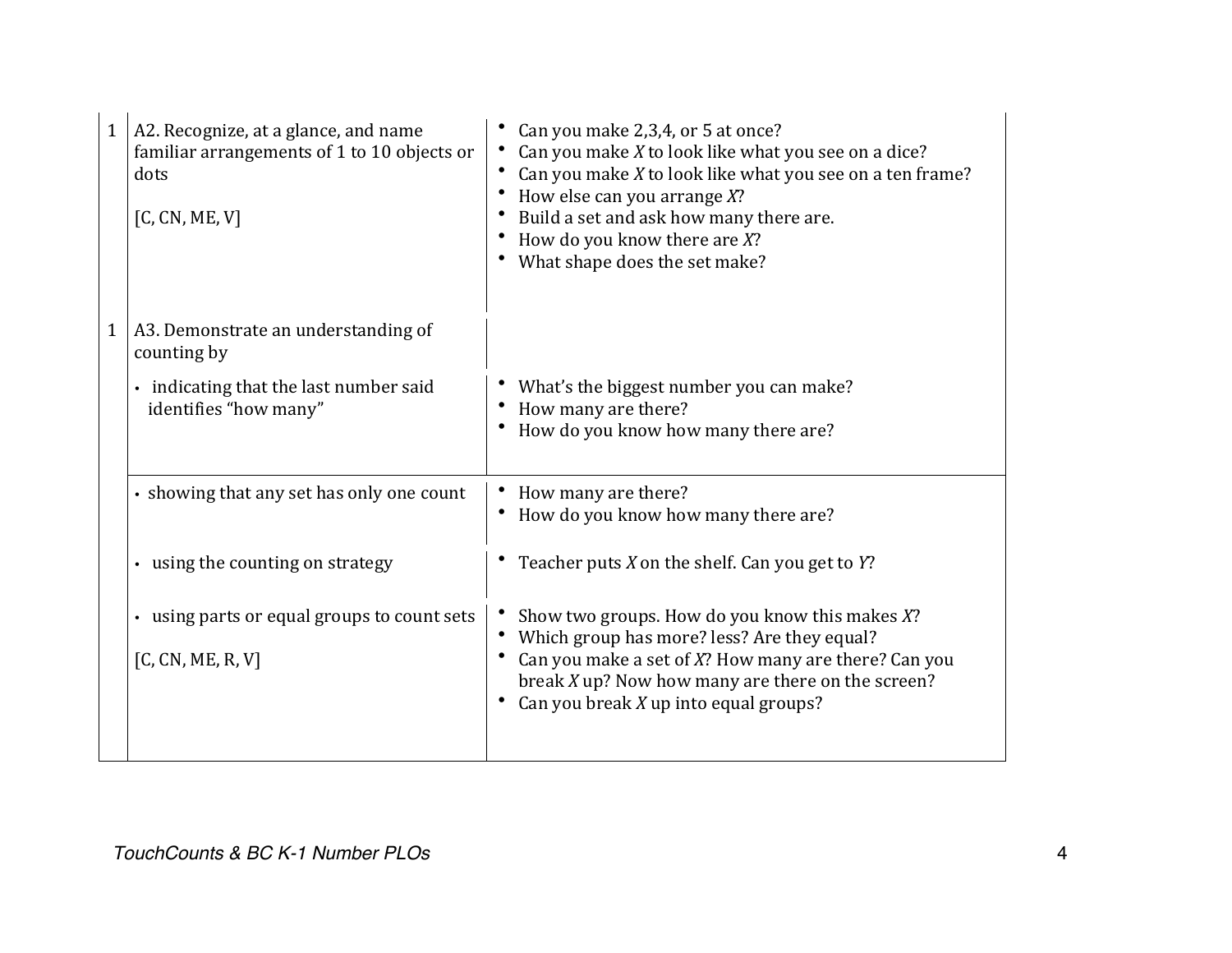| $\mathbf{1}$ | A4. Represent and describe numbers to 20<br>concretely, pictorially, and symbolically<br>[C, CN, V]                                                            | Show several counters on the screen. Which one says X?<br>Can you make 2 equal rows of $X$ ?<br>How many more do you need to get to 5? 10?<br>Can you break up $X$ into two parts?<br>How many are in each part?<br>Can you break up X into 2 equal parts?<br>How many ways can you break up $X$ ?<br>Can you combine the numbers to make $X$ ?           |
|--------------|----------------------------------------------------------------------------------------------------------------------------------------------------------------|-----------------------------------------------------------------------------------------------------------------------------------------------------------------------------------------------------------------------------------------------------------------------------------------------------------------------------------------------------------|
| $\mathbf{1}$ | A5. Compare sets containing up to 20<br>elements to solve problems using one-to-<br>one correspondence<br>[C, CN, ME, PS, R, V]                                | Have two students each make a set to compare. Who has<br>more? Who has less?<br>How many more does s/he have?<br>How many more do you need to have the same as your<br>partner?<br>How many taps did you make to get $X$ on the shelf?                                                                                                                    |
| $\mathbf{1}$ | A7. Demonstrate, concretely and<br>pictorially, how a given number can be<br>represented by a variety of<br>equal groups with and without singles<br>[C, R, V] | Can you make 2 equal rows of $X$ ?<br>Can you break up $X$ into $Y$ parts? How many are in each<br>part?<br>Can you break up X into groups of Y? How many are<br>leftover?<br>Can you break up $\underline{X}$ into 2 equal parts?<br>How many ways can you break up $X$ ?<br>Can you make two rows where one of the rows has one<br>more than the other? |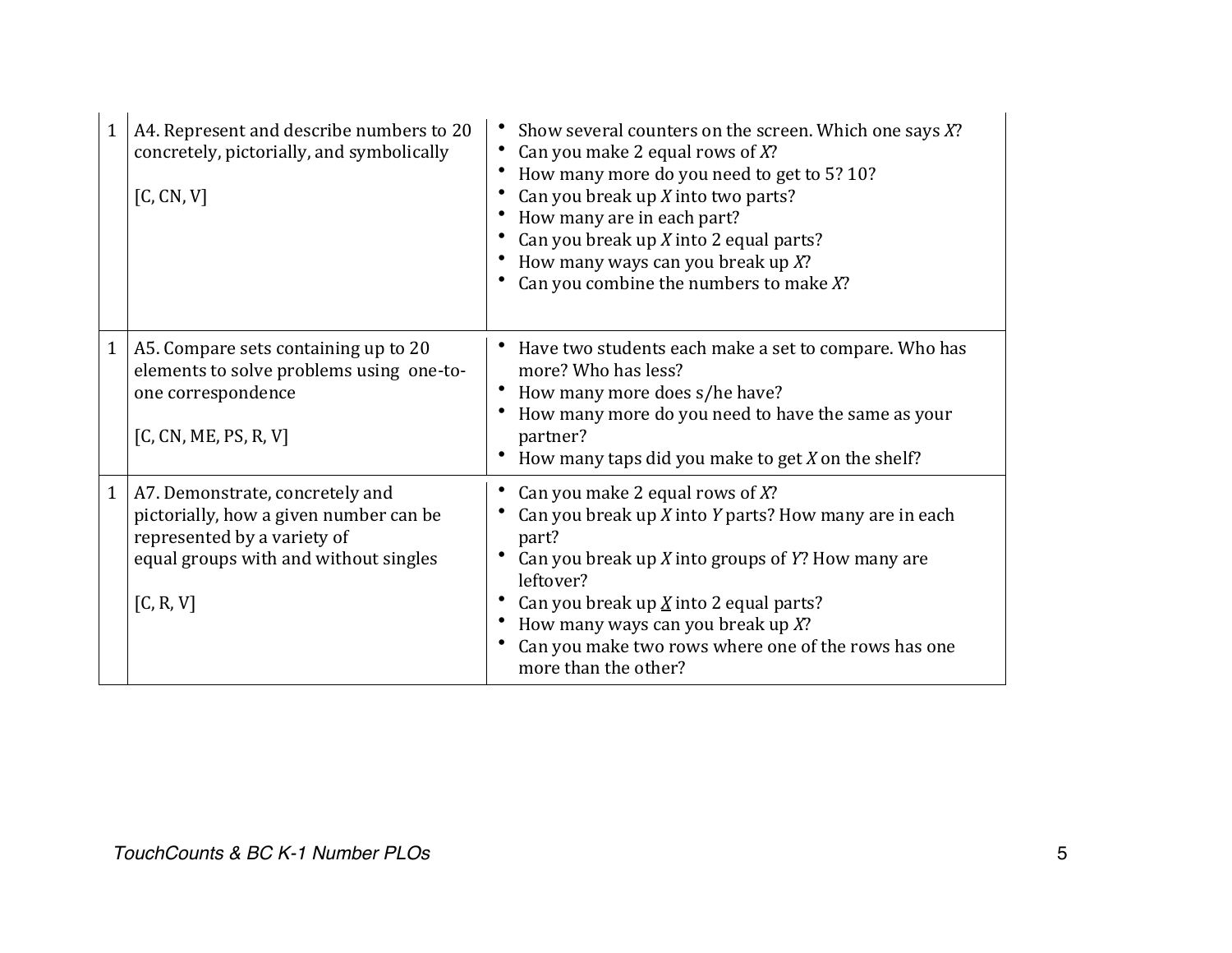| $\mathbf{1}$ | A8. Identify the number, up to 20, that is<br>one more, two more, one less, and two less<br>than a given number<br>[C, CN, ME, R, V]                                           | Show a number, dot card or build the number in Number<br>World. Can you show me one more, two more than X?<br>Show a number or dot card. Can you show me one less, two<br>less than $X$ ?<br>X is how many less than Y?<br>• I am thinking of a number that is 2 more/less than X. Show<br>me the number on the iPad.<br>How many counters are there? If I had two more, how many<br>would there be? |
|--------------|--------------------------------------------------------------------------------------------------------------------------------------------------------------------------------|------------------------------------------------------------------------------------------------------------------------------------------------------------------------------------------------------------------------------------------------------------------------------------------------------------------------------------------------------------------------------------------------------|
| $\mathbf{1}$ | A9. Demonstrate an understanding of<br>addition of numbers with answers to 20<br>and their corresponding<br>subtraction facts, concretely, pictorially,<br>and symbolically by | Students cannot communicate mathematical symbols<br>directly to TouchCounts, so can communicate the math<br>sentence orally or on a sheet of paper.                                                                                                                                                                                                                                                  |
|              | • using familiar and mathematical<br>language to describe additive and<br>subtractive actions from their experience                                                            | Tell a story where two sets are joined.<br>Tell a story where some are taken away from a set.<br>What math sentence goes with your story?                                                                                                                                                                                                                                                            |
|              | • modelling addition and subtraction<br>using a variety of concrete and visual<br>representations, and recording the<br>process symbolically                                   | Can model with concrete and visual representations but<br>cannot record the process symbolically.<br>Look at the set (and the colour of the dots). Can you tell me<br>how the number X was built?                                                                                                                                                                                                    |
|              | [C, CN, ME, PS, R, V]                                                                                                                                                          |                                                                                                                                                                                                                                                                                                                                                                                                      |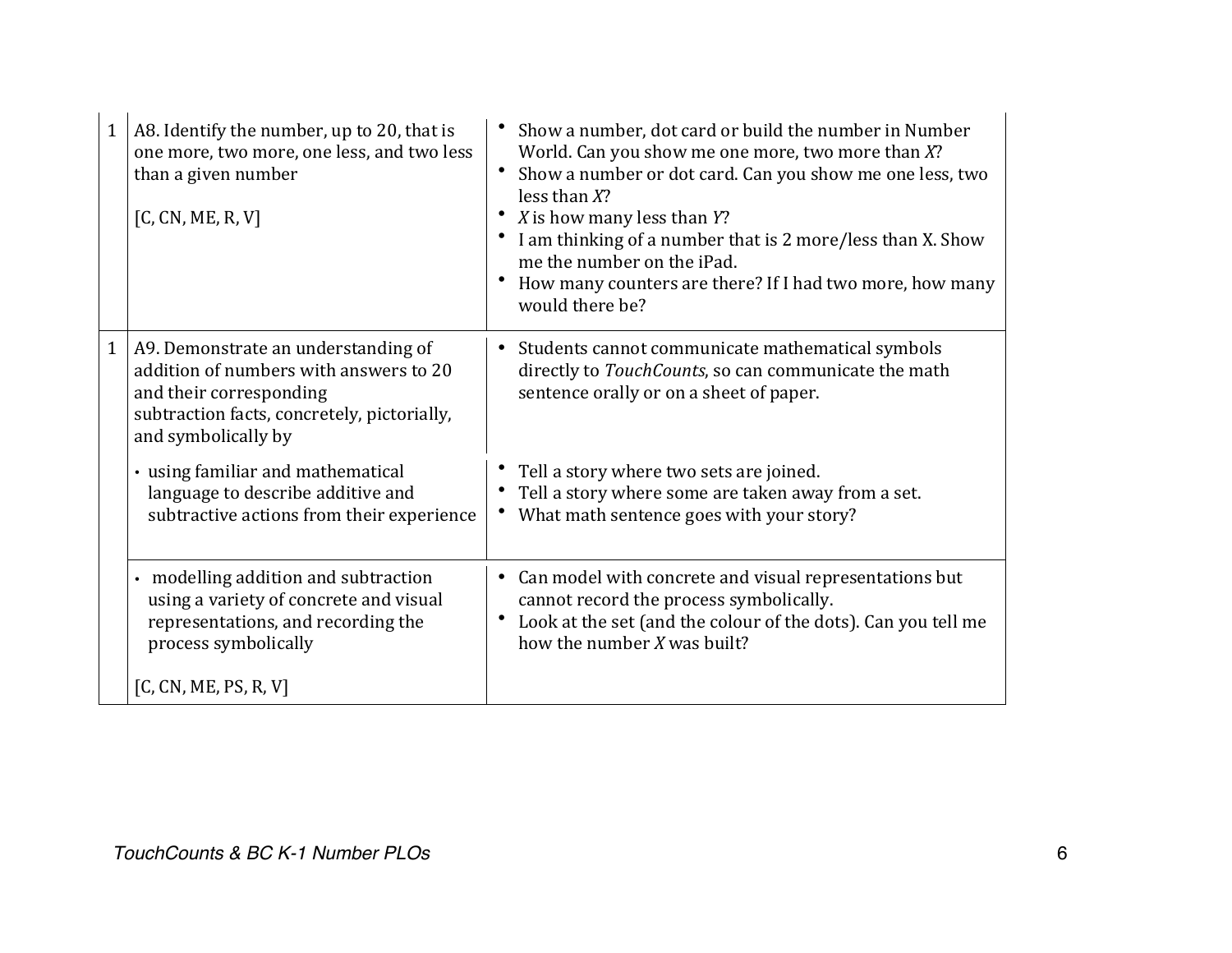| $\mathbf{1}$ | A10. Describe and use mental mathematics<br>strategies (memorization not intended),<br>such as |                                                                                                                                                                                                                                                                                                                                                                                                                                                                                                                       |
|--------------|------------------------------------------------------------------------------------------------|-----------------------------------------------------------------------------------------------------------------------------------------------------------------------------------------------------------------------------------------------------------------------------------------------------------------------------------------------------------------------------------------------------------------------------------------------------------------------------------------------------------------------|
|              | • counting on and counting back                                                                | Start at X and count on.<br>Have numbers on the shelf or work in zero<br>$\bullet$<br>gravity mode. Can you count back from X?                                                                                                                                                                                                                                                                                                                                                                                        |
|              | $\cdot$ making 10                                                                              | Make several sets in Operations World.<br>Combine two sets to make 10.<br>How many ways can you make 10?<br>Can you break 10 into two sets?<br>How many ways can you break 10 apart into<br>two sets?<br>How many more do I need to make 10?                                                                                                                                                                                                                                                                          |
|              | • doubles                                                                                      | Make a double using two fingers on one hand<br>and two on the other. (Increase number of<br>fingers used at a time.)<br>Start with a set. Can you build another set just<br>like this one?<br>If you joined the two sets, how many would you<br>have? (predict)<br>Teacher makes several sets. Combine two sets<br>to make a double. How many do you have now?<br>What do you notice about the coloured dots?<br>What would be the math sentence that goes<br>with this set? (look at the different coloured<br>dots) |